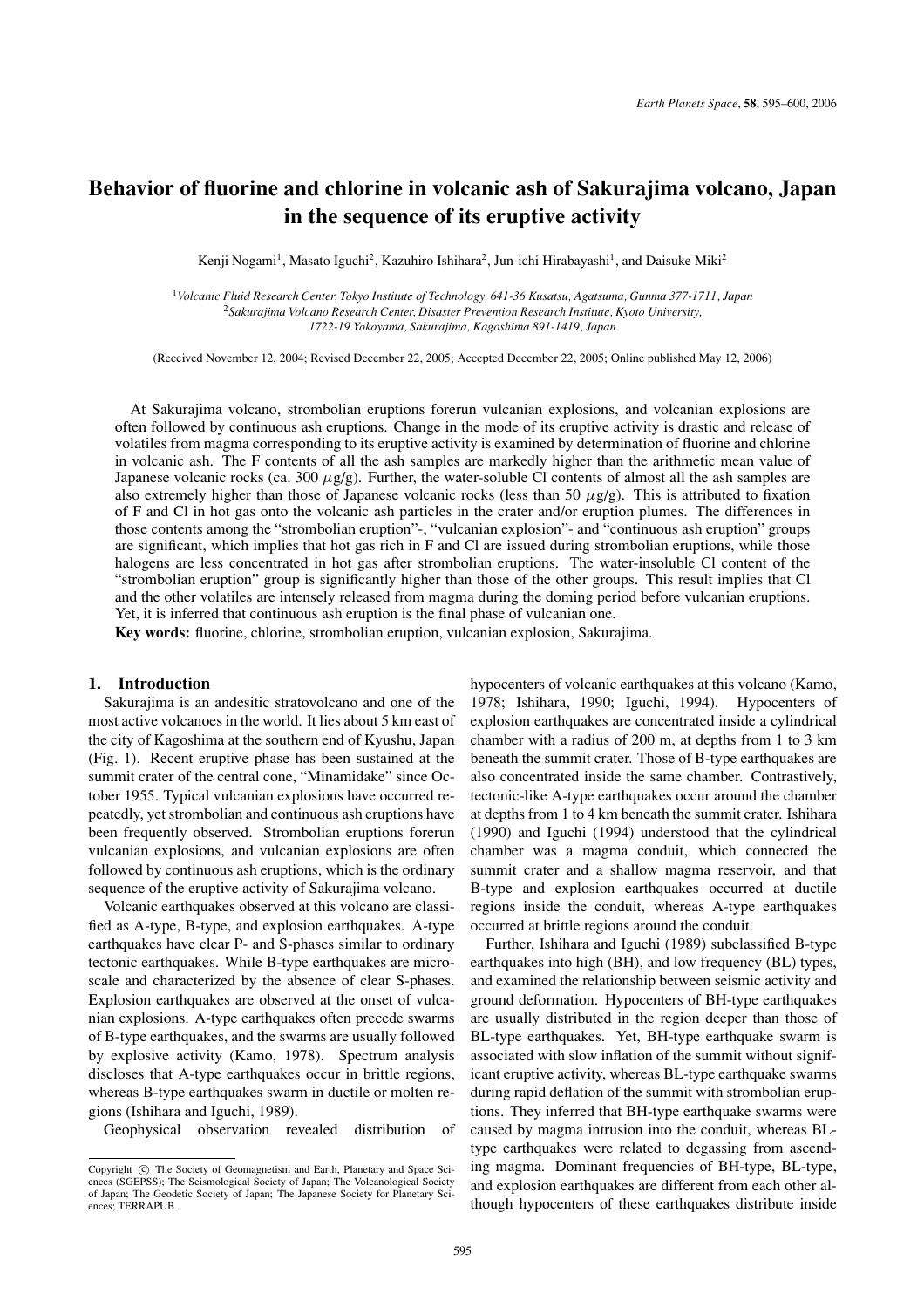

Fig. 1. Map showing location of Sakurajima volcano, southwest Kyushu, Japan.

the cylindrical chamber beneath the crater, which is attributed to difference in source processes affected by the state of the magma conduit including gas phase (Iguchi, 1994).

Magmatic volatiles are chemical substances dissolved in magma under pressure. Decompression of magma by moving toward Earth's surface causes exsolution of volatiles that become the driving force of explosive eruptions. Moreover, release of volatiles from magma changes its viscosity and density drastically, and these can influence violence of a volcanic eruption. Thus, examination of the behavior of volatiles will help us better understand eruptive activity of volcanoes.

Hydrogen fluoride (HF) and hydrogen chloride (HCl) are major constituents of high temperature volcanic gases. Moreover, F and Cl are the second-most abundant volatile components after water in volcanic rocks. Yoshida (1963) heated powdered rocks in nitrogen gas flow at temperatures from 400◦C to 1200◦C to examine volatility of fluorine and chlorine compounds from silicates. This experiment showed that F was less volatile than Cl. Yoshida (1975, 1990) performed further experiments for interaction between volcanic gases and rocks. These experiments revealed that F in gas phase was fixed onto rocks more easily than Cl, and that F and Cl were fractionated through volcanic emanation. Hence, F and Cl contents of volcanic products could be good indicators of their behavior in volcanic processes. In this study, we determine F and Cl contents of volcanic ash issued by several types of eruptions of Sakurajima, and discuss release of volatiles from magma in the sequence of its eruptive activity.

#### **2. Samples**

The analyzed ash samples are the pristine products emitted by strombolian eruptions, vulcanian explosions and continuous ash eruptions from 1975 to 2002. These samples were collected at the foot of the volcano immediately after emission without contamination of soil and exposure to rain. All the ash samples are kept in plastic bags and cases. The ash samples of the strombolian eruptions are finer than 250  $\mu$ m. While those of the other eruption types consist of particles finer than 250  $\mu$ m (70%) and those from 250  $\mu$ m to 500  $\mu$ m (30%).

## **3. Analytical Procedure**

Fluorine and chlorine that are not exsolved from volcanic ash are tightly sealed within ash particles in water-insoluble forms. While HF and HCl in volcanic gas react with volcanic ash in an eruption plume, certain proportions of F and Cl are fixed onto the surfaces of the ash particles in watersoluble forms. Water-soluble Cl compounds are stabilized on the surface of the ash, whereas F compounds consider-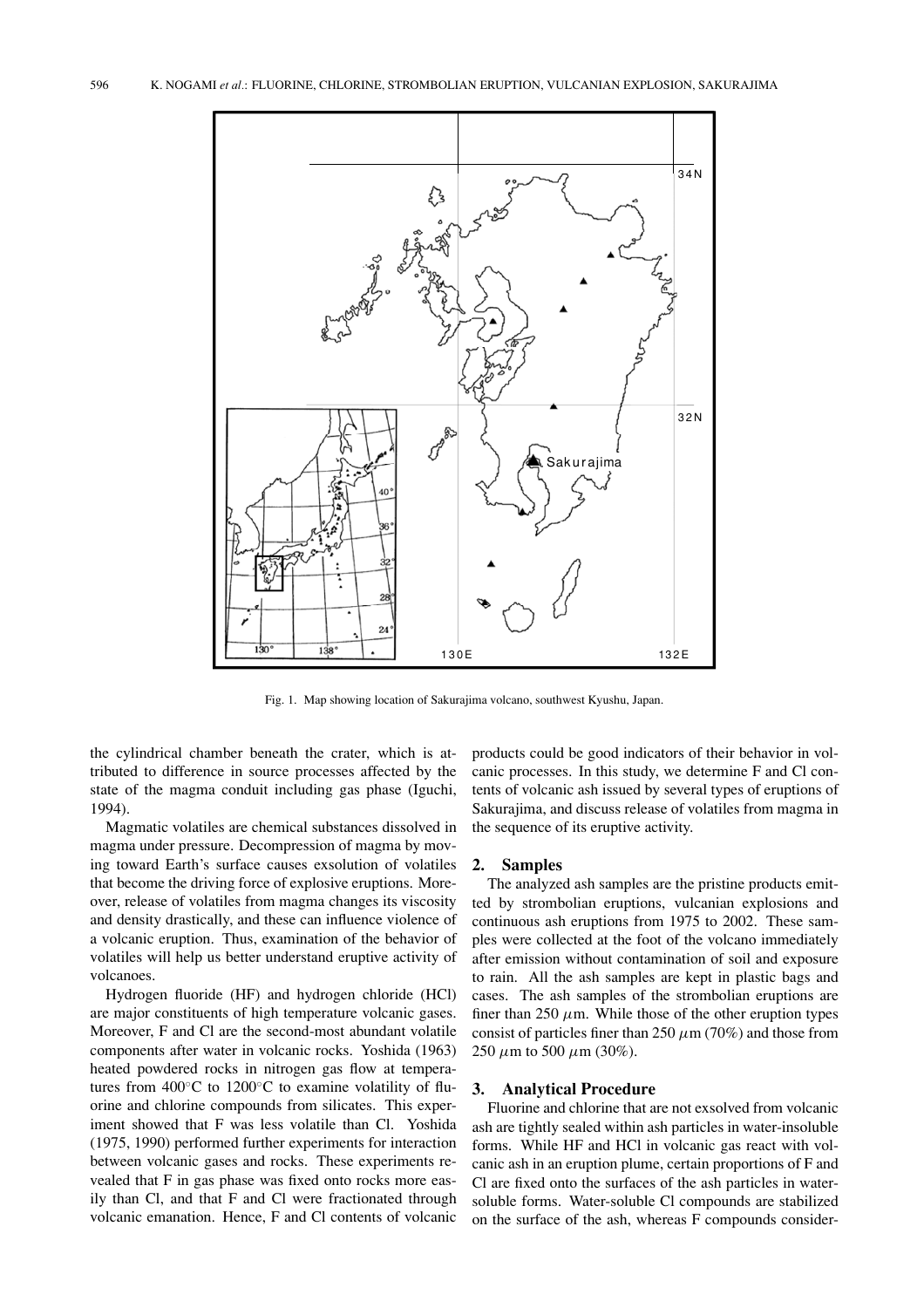explosions.

Table 1(a). Contents (in  $\mu$ g/g) of F and Cl of the ash issued by strombolian eruptions.

| Date              | F      | s-Cl   | ins-Cl |
|-------------------|--------|--------|--------|
| $1975/3/12^{a}$   | 1140   | 1840   | 350    |
| 1975/6/22         | 790    | 1640   | 450    |
| 1985/4/13         | 1050   | 1780   | 430    |
| $1985/7/29^{b}$   | 890    | 2080   | 370    |
| a.m. <sup>1</sup> | 967.5  | 1835.0 | 400.0  |
| s.d. <sup>2</sup> | 157.14 | 183.58 | 47.61  |
| g.m. <sup>3</sup> | 957.8  | 1823.3 | 397.9  |

<sup>*a*)</sup> water-soluble Na: 378 μg/g and water-soluble K: 96.3 μg/g

*b*) water-soluble Na: 384 μg/g and water-soluble K: 85.8 μg/g

1) Arithmetic mean

2) Standard deviation

3) Geometric mean

ably become water-insoluble with the lapse of time due to its high reactivity with silicates (e.g. Kamada, 1980). In the present case, the oldest samples were collected in the middle of 1970's, and F compounds on the ash particles are probably water-insoluble. Hence, total F, water-soluble Cl, and water-insoluble Cl contents are determined.

Fluorine is determined by the method of Tsuchiya *et al.* (1985). A powdered sample is weighed correctly and fused with  $Na<sub>2</sub>O<sub>2</sub>$  in a nickel crucible. The cake is dissolved in pure water and the resulting suspension is centrifuged. Fluorine in the solution is distilled as trimethylfluorosilane and the fluoride concentration in the distillate is determined with an ion selective electrode.

Water-soluble chlorine is extracted by immersing a powdered sample overnight in pure water and the powder is centrifuged. Chloride in the solution is determined by mercuric thiocyanate-spectrophotomerty (Tomonari, 1962). Waterinsoluble Cl content is usually calculated as the difference between total Cl and water-soluble Cl content. In this case, water-soluble Cl contents of the ash samples are very high, which will be shown later. For the determination of waterinsoluble Cl, powdered samples are pretreated for removal of water-soluble Cl by washing with pure water. Total Cl is determined by the method of Iwasaki *et al.* (1955) as improved by Ozawa (Yoshida *et al.*, 1994; Oshima and Yoshida, 2005). A pretreated sample is weighed correctly and fused with  $Na<sub>2</sub>CO<sub>3</sub>$  in a platinum crucible. The cake is dissolved in pure water and the resulting suspension is centrifuged. Chloride in the solution is determined by mercuric thiocyanate-spectrophotomerty. Water-soluble Cl contents of the pretreated samples are also determined and waterinsoluble Cl contents are calculated. The errors in the determination of both F and Cl are  $\pm 10 \mu$ g/g.

Sakurajima is a maritime volcano and sea salt contamination may increase water-soluble Cl contents of the ash samples. Thus, water-soluble Na and K of some ash samples having particularly high water-soluble Cl contents are also determined by atomic absorption spectrometry for examination of contamination of sea salt.

| Date                               | F      | s-Cl   | ins-Cl |
|------------------------------------|--------|--------|--------|
| 1975/3/19                          | 600    | 340    | 250    |
| 1977/8/28                          | 670    | 1010   | 310    |
| 1980/4/6                           | 470    | 60     | 230    |
| 1980/5/5                           | 970    | 1130   | 250    |
| $1980/7/18^{c}$                    | 1520   | 2800   | 260    |
| 1981/11/22                         | 700    | 590    | 230    |
| 1982/8/21                          | 480    | 750    | 230    |
| 1983/5/22                          | 960    | 2120   | 320    |
| 1983/6/22<br>1983/8/22<br>1984/6/4 | 680    | 2140   | 290    |
|                                    | 560    | 500    | 180    |
|                                    | 810    | 1150   | 280    |
| $1984/7/21^{d}$                    | 1270   | 2830   | 220    |
| 1985/9/4                           | 390    | 200    | 200    |
| 1999/12/10                         | 520    | 140    | 280    |
| 2000/10/7                          | 1440   | 1930   | 300    |
| 2002/11/13                         | 570    | 490    | 270    |
| a.m. <sup>1</sup>                  | 788.1  | 1136.3 | 256.3  |
| s.d. <sup>2</sup>                  | 351.27 | 937.72 | 39.81  |
| g.m. <sup>3</sup>                  | 725.3  | 723.5  | 253.2  |

Table 1(b). Contents (in  $\mu$ g/g) of F and Cl of the ash issued by vulcanian

*c*) water-soluble Na: 543 μg/g and water-soluble K: 153 μg/g <sup>*d*)</sup> water-soluble Na: 1010 μg/g and water-soluble K: 269 μg/g  $1)-3$ )Same as in Table 1(a)

Table 1(c). Contents (in  $\mu$ g/g) of F and Cl of the ash issued by continuous ash eruptions.

| Date              | F     | s-Cl   | ins-Cl |
|-------------------|-------|--------|--------|
| 1982/7/25         | 650   | 880    | 230    |
| 1982/7/29         | 670   | 910    | 240    |
| 1983/7/13         | 720   | 810    | 260    |
| 1983/7/29         | 590   | 1060   | 220    |
| a.m. <sup>1</sup> | 657.5 | 915.0  | 237.5  |
| s.d. <sup>2</sup> | 53.77 | 105.36 | 17.08  |
| g.m. <sup>3</sup> | 655.8 | 910.6  | 237.0  |

 $1)-3$ )Same as in Table 1(a)

## **4. Results**

Analytical results and statistical parameters are listed in Table  $1(a)$ – $1(c)$  according to the mode of eruption. Watersoluble Na and K contents of the selected samples are footnoted in Table 1(a) and 1(b). Their weight ratios of Na to K range from 3.54 to 4.48, and they are much lower than that of seawater (ca. 27.5). This shows that all the ash samples are probably free from sea salt contamination.

Halogen contents of volcanic rocks in Japan have approximately lognormal distributions (Iwasaki *et al.*, 1957; Yoshida et al., 1971). It is appropriate to take logarithmic values for applying statistical analysis to the data for the halogen contents. However, some samples of the "vul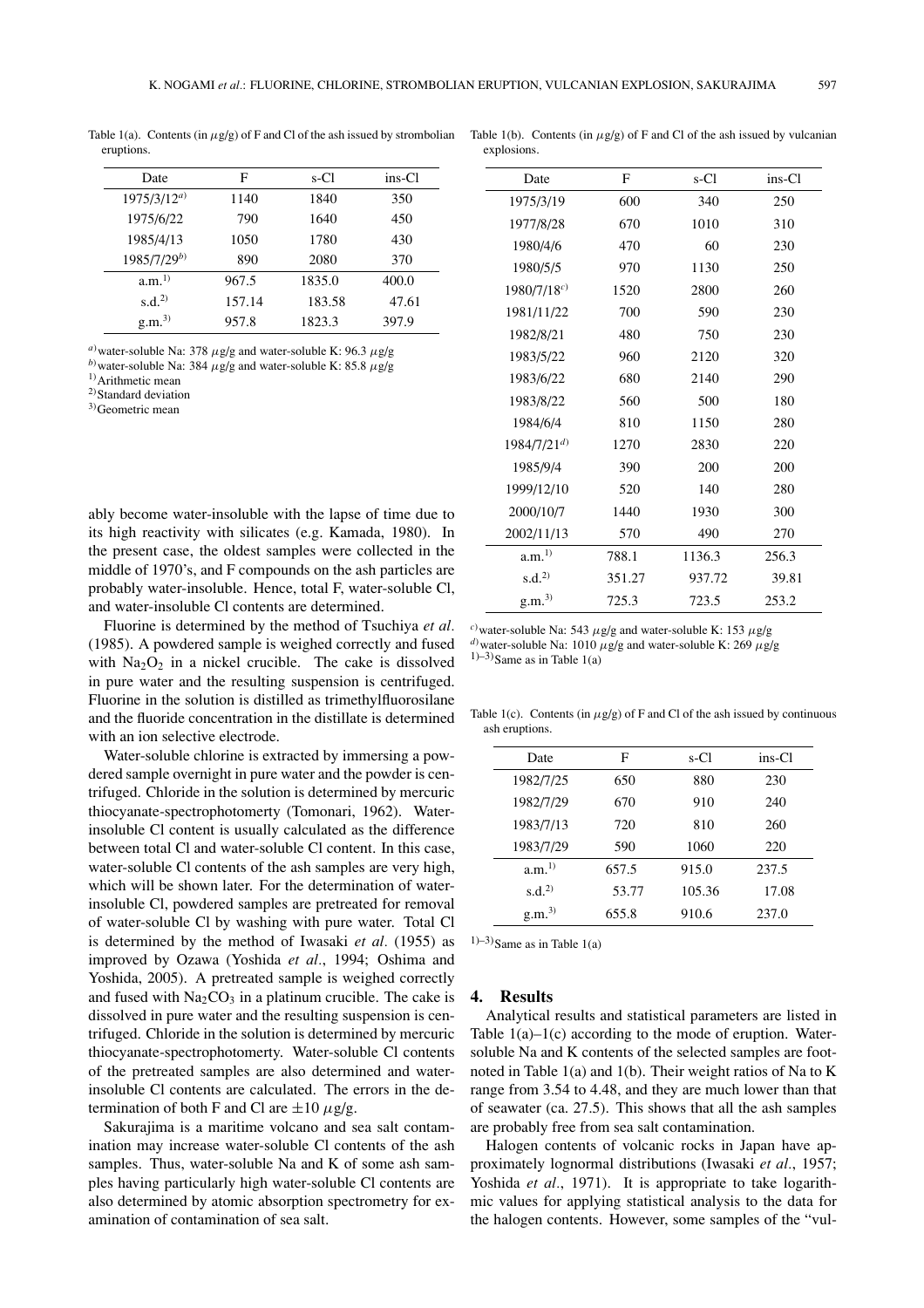canian explosion" group have low water-soluble Cl contents and the deviations from the other values are exaggerated when we take logarithms of those values. The differences between the arithmetic mean values and corresponding geometric mean values are very small except for watersoluble Cl in the "vulcanian explosion" group as shown in Table  $1(a)$ – $1(c)$ . Hence, we can use the normal distribution approximation for the following discussion.

## **5. Discussion**

# **5.1 Differences in F and water-soluble Cl contents among the three types of eruption**

The arithmetic mean values of F and water-soluble Cl contents of Japanese volcanic rocks are ca. 300  $\mu$ g/g (Yoshida and Tsuchiya, 2004), and less than 50  $\mu$ g/g (Iwasaki *et al.*, 1957; Yoshida *et al.*, 1971), respectively. The F and water-soluble Cl contents of all the ash samples shown in Table  $1(a)$ – $1(c)$  are extremely higher than these values. Kamada (1957, 1980) found that the volcanic ash issued by the 1955 eruption of Sakurajima had considerably high F and Cl contents, and that F and Cl compounds were considerably fixed on the ash in water-soluble forms. He inferred that fixation of F and Cl in hot gas onto the ash particles, within the crater and/or eruption columns, increased those contents of the ash markedly. Moreover, Yoshida *et al.* (1968) exposed powdered rocks to fumarolic gases containing HF and HCl in a certain period. They evidenced that F and Cl contents of the employed rocks highly increased, and that F was mainly stabilized in water-insoluble form. Whereas Cl was mostly fixed in water-soluble form. Thus, the present ash samples are highly enriched in F and watersoluble Cl, which is probably attributed to fixation of volcanic gases onto the ash particles.

The F and water-soluble Cl contents of the "strombolian eruption"-, "vulcanian explosion"-, and "continuous ash eruption" groups are different from one another (Fig. 2). This may suggest change in F and Cl concentrations in hot gas in the sequence of the eruptive activity. Those contents of the "vulcanian explosion" group range widely, however, Dixon's Q-test for outliers (Dixon, 1953) shows that all the samples of this group belong to the same normal distribution at the 1% significance level. The significance of dissimilarity in the arithmetic mean values among the three groups is examined by t-test (Table 2). Yet, differences in the variances among them are also examined by F-test (Table 3).

The arithmetic mean values of the F and water-soluble Cl contents of the "strombolian eruption" group are significantly higher than those values of the other groups. While those values of the "continuous ash eruption" group do not differ from those of the "vulcanian explosion" group at the 5% significance level. These results support the deduction from Fig. 2 that F and water-soluble Cl contents of the volcanic ash depend on the mode of the eruption. They imply transition of F and Cl concentrations in hot gas issued from magma in the sequence of the eruptive activity. Hot gas enriched in F and Cl was issued from magma during strombolian eruptions, while it was depleted in the halogens after this stage. Fluorine and chlorine concentrations in hot gas did not change significantly between vulcanian



Fig. 2. Variation of F and water-soluble Cl contents of the ash samples issued by strombolian eruption, vulcanian explosion and continuous ash eruption.

eruption stage and continuous eruption stage.

# **5.2 Difference in water-insoluble Cl contents among the three types of eruptions**

Figure 3 shows range of the water-insoluble Cl contents of the three groups. The water-insoluble Cl contents of the "strombolian eruption" group are higher than those of the other groups. While that of the "continuous ash eruption" group is within the range of that of the "vulcanian explosion" group. Significance of dissimilarity in the arithmetic mean value among the three groups is examined by t-test (Table 2). Difference in the variance among them is also examined by F-test (Table 3).

The arithmetic mean value of the water-insoluble Cl content of the "strombolian eruption" group is higher than those values of the others at 1% significance level. While the difference in the value between the "vulcanian explosion"- and "continuous ash eruption" groups is not recognizable at the 5% level. These statistic examinations support the deduction from Fig. 3 as shown above. The difference in the value among the three groups indicates that degassing of Cl is intensive before vulcanian explosion, while it is less intensive after this stage.

One might attempt to explain the difference in the waterinsoluble Cl contents among the three groups as indicating state of the magma conduit in the sequence of the volcanic activity (Fig. 4). During strombolian eruption, the conduit is filled with fluid magma. Volatiles that are non-explosively exsolved from magma rise upward in the magma conduit. Therefore, the upper part of the magma column has high volatile contents (Fig. 4(a)). Formation of a lava dome at the crater bottom is frequently observed before vulcanian explosions. Chlorine and the other volatiles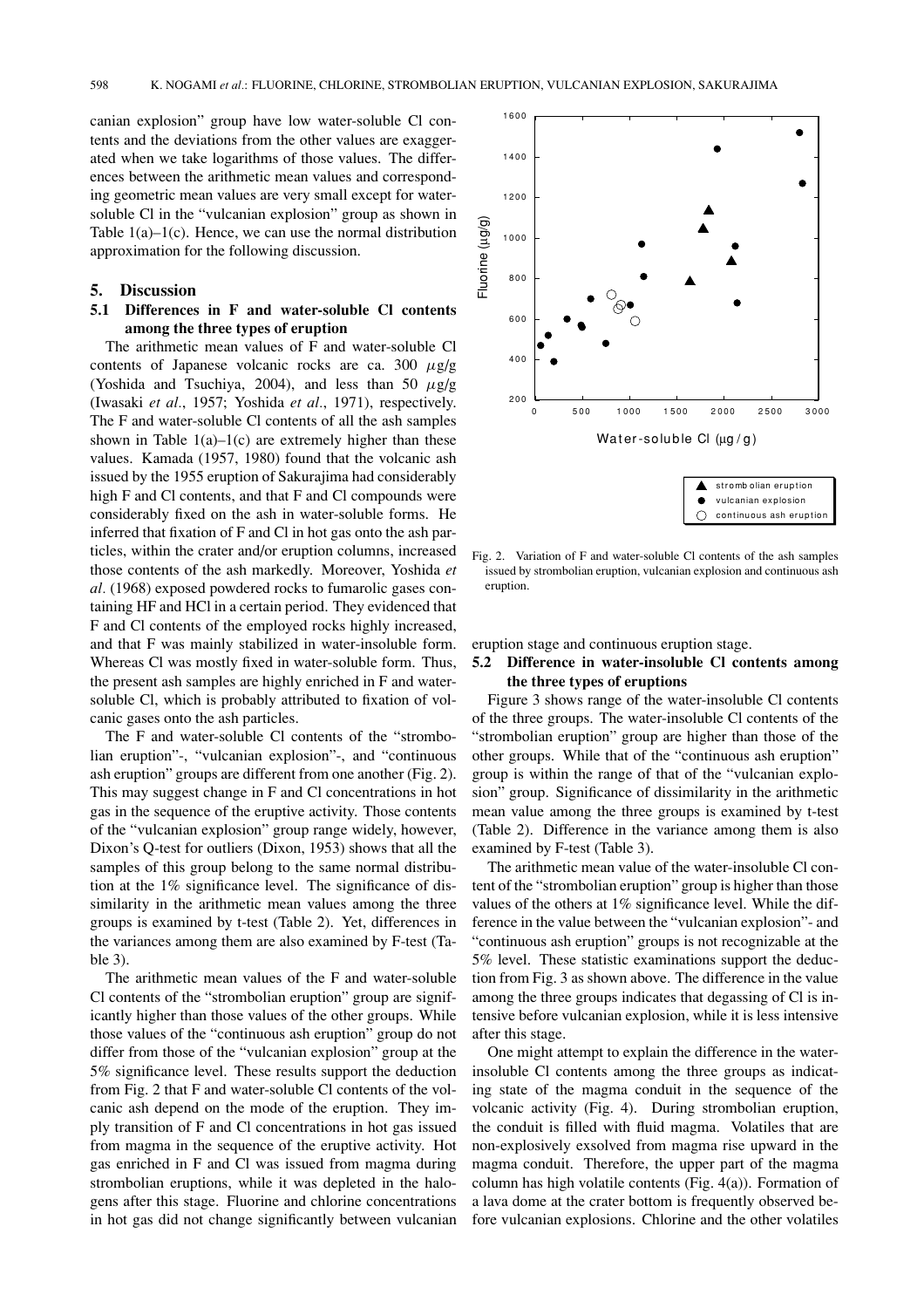| Fluorine                                                        |                                                                                                         |
|-----------------------------------------------------------------|---------------------------------------------------------------------------------------------------------|
|                                                                 | strombolian eruption $\gg$ , vulcanian explosion $\sim$ continuous ash eruption                         |
| Water-soluble Chlorine                                          |                                                                                                         |
|                                                                 | strombolian eruption $>$ vulcanian explosion $\sim$ continuous ash eruption                             |
|                                                                 | strombolian eruption $\gg$ , continuous ash eruption                                                    |
| Water-insoluble Chlorine                                        |                                                                                                         |
|                                                                 | strombolian eruption $\gg$ , vulcanian explosion $\sim$ continuous ash eruption                         |
| $\sim$ means the difference is not significant at the 5% level. | $\gg$ , and $>$ mean that the difference is significant at the 1% level and the 5% level, respectively. |

Table 2. Differences in the arithmetic mean values among the groups examined by t-test.

Table 3. Differences in the variances among the groups examined by F-test.

| Fluorine |                          |                                                                 |                                                                                                         |     |
|----------|--------------------------|-----------------------------------------------------------------|---------------------------------------------------------------------------------------------------------|-----|
|          |                          |                                                                 | vulcanian explosion $\sim$ strombolian eruption $\sim$ continuous ash eruption                          |     |
|          |                          | vulcanian explosion $\gg$ , continuous ash eruption             |                                                                                                         |     |
|          | Water-soluble Chlorine   |                                                                 |                                                                                                         |     |
|          |                          |                                                                 | vulcanian explosion $>$ strombolian eruption $\sim$ continuous ash eruption                             |     |
|          |                          | vulcanian explosion $\gg$ , continuous ash eruption             |                                                                                                         |     |
|          | Water-insoluble Chlorine |                                                                 |                                                                                                         |     |
|          |                          |                                                                 | vulcanian explosion $\sim$ strombolian eruption $\sim$ continuous ash eruption                          |     |
|          | continuous ash eruption  | $\sim$ means the difference is not significant at the 5% level. | $\gg$ , and $>$ mean that the difference is significant at the 1% level and the 5% level, respectively. |     |
|          |                          |                                                                 | strombolian eruption                                                                                    |     |
|          |                          | vulcanian explosion                                             |                                                                                                         |     |
| 100      | 200                      | 300                                                             | 400                                                                                                     | 500 |
|          |                          | Water-insoluble CI contents $(\mu g/g)$                         |                                                                                                         |     |

Fig. 3. Range of water-insoluble Cl contents of the ash samples issued by strombolian eruption, vulcanian explosion and continuous ash eruption.

are intensely exsolved from magma during the doming period and they are chambered beneath a lava dome. Release of volatiles from magma increases its viscosity, which furthers dome formation there (Fig. 4(b)). Then, vulcanian explosions eject pyroclastics of degassed magma (Fig. 4(c)). The difference in volatile contents of pyroclastics between vulcanian explosions and continuous ash eruptions is not recognizable, which suggests that continuous ash eruption is the final phase of vulcanian explosion. Ishihara (1985) deduced from geophysical observation that a lava dome plugged the magma conduit and hot gas was trapped in gas pockets beneath the dome, and that this stage might correspond to decrease of smoke before vulcanian explosions. Further, Iguchi (1994) implied that the conduit was filled with fluid magma during BL-type earthquakes, whereas the conduit was filled with a mixture of viscous magma and gases after BL-type earthquakes.

#### **6. Conclusions**

Determination of F and Cl contents of the ash issued from Sakurajima volcano by strombolian eruption, vulcanian explosion, and continuous ash eruption leads to the following conclusions.

The F and water-soluble Cl contents of the ash samples are extremely higher than those of Japanese volcanic rocks, which can be attributed to fixation of F and Cl in hot gas onto the ash particles. The sequence of the eruptive activity from strombolian eruption to vulcanian explosions, and then to continuous ash eruptions are closely related to release of volatiles from magma. During strombolian eruptions, volatile-rich fluid magma fills the conduit. Volatiles that are non-explosively exsolved from magma rise upward in the magma conduit. Then, F, Cl and probably other volatile components are concentrated in hot gas issued from magma in this stage. Volatiles are intensely released from